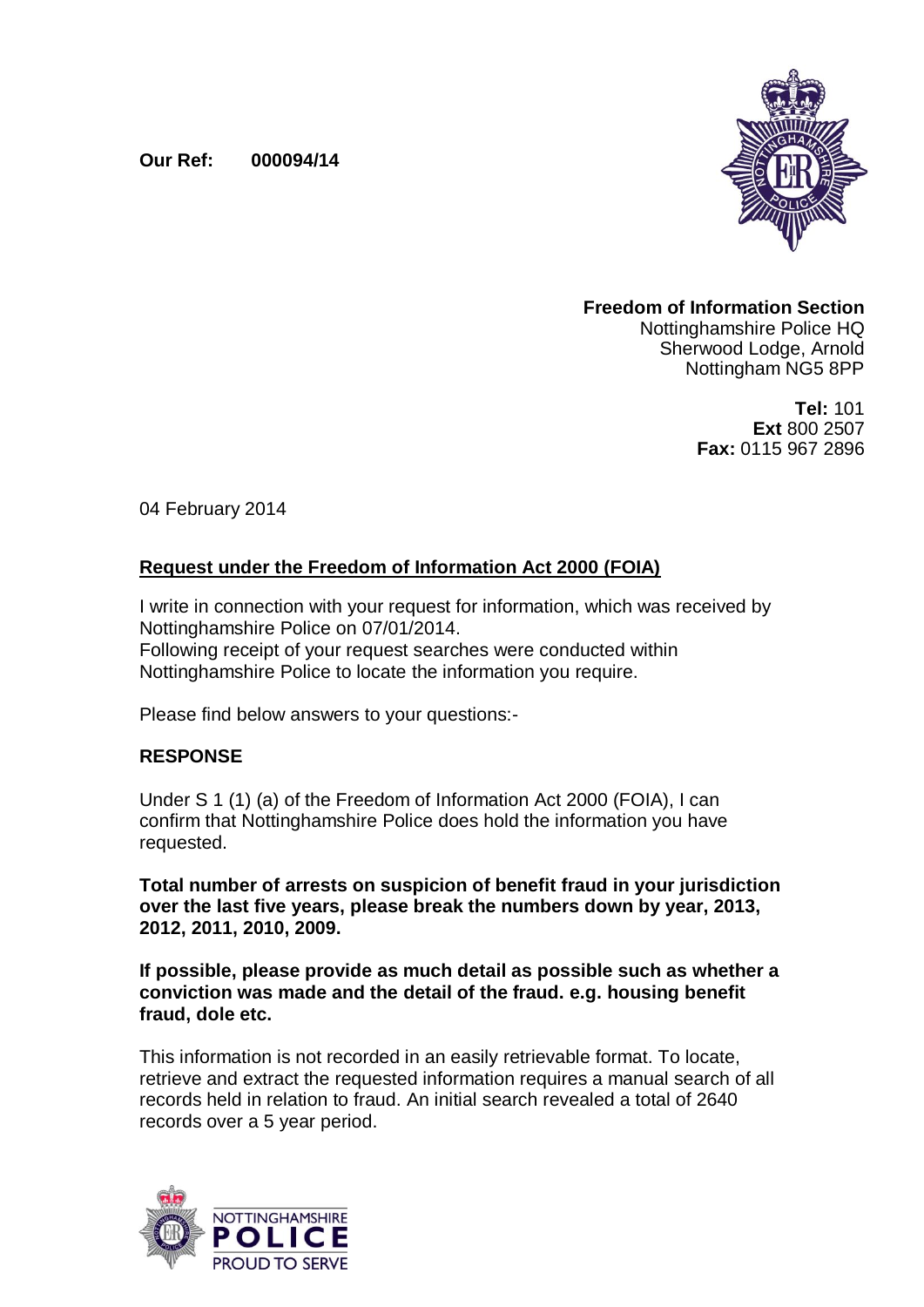We estimate that it would take approximately 10 minutes per record to search which would equate to approximately 440 working hours (for 5 years worth of records). This takes the request over the cost threshold of 18 working hours and engages Section 12 (1) of the Act.

This letter constitutes a refusal notice under Section 17(5) of the Freedom of Information Act 2000 with Section 12(1) of the act being applied.

**12. –** (1) Section 1(1) does not oblige a public authority to comply with a request for information if the authority estimates that the cost of complying with the request would exceed the appropriate limit.

Should you wish for the Force to continue with your request, a more accurate figure will be provided within a fee's notice. The cost will need to be paid by you, prior to any further investigation. Please advise if you wish to proceed.

Alternatively you are invited to refine your request to bring it within the cost threshold – perhaps by reducing the number of years you require data for, and resubmitting the request.

#### **Complaints Rights**

Your attention is drawn to the enclosed review procedure, which details your right of complaint.

#### **Copyright**

Nottinghamshire Police in complying with their statutory duty under Sections 1 and 11 of the Freedom of Information Act 2000 (FOIA) to release the enclosed information will not breach the Copyright, Designs and Patents Act 1988. However, the rights of the copyright owner of the enclosed information will continue to be protected by law. Applications for the copyright owner's written permission to reproduce any part of the attached information should be addressed to the Force Solicitor, Nottinghamshire Police, Force Headquarters, Sherwood Lodge, Arnold, Nottinghamshire, NG5 8PP.

I would like to take this opportunity to thank you for your interest in Nottinghamshire Police.

Should you have any further enquiries concerning this matter, please write or contact the Freedom of Information Officer on telephone number 0115 9672507 or e-mail [freedomofinformation@Nottinghamshire.pnn.police.uk](mailto:freedomofinformation@Nottinghamshire.pnn.police.uk) quoting the above reference number.

Yours sincerely

#### **Disclosure Officer**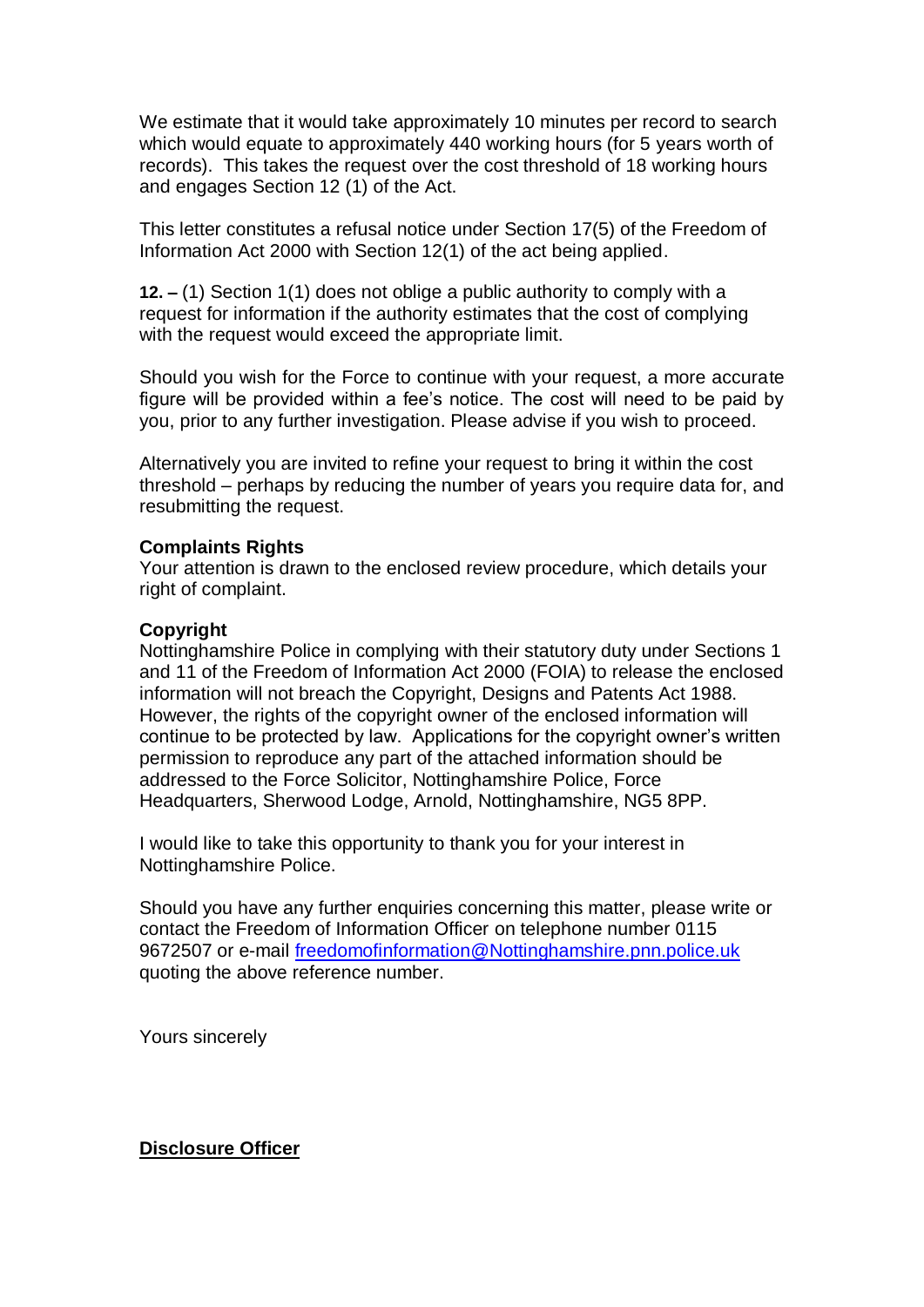## **Are you dissatisfied with your response?**

If so, prior to lodging a formal complaint, you are welcome and encouraged to discuss the decision with the case officer that dealt with your request.

### **Ask to have the decision looked at again**

The quickest and easiest way to have the decision reconsidered is to telephone the case officer that is identified at the end of your decision letter.

That person will be able to discuss the decision, explain any issues and assist with any problems.

### **Formal Independent Review**

If you are dissatisfied with the handling procedures or the decision made by Nottinghamshire Police under the Freedom of Information Act 2000, you can request an Independent Review.

Upon receipt for a review of the initial request response, an independent audit officer from Information Management will review the request and assess whether it has been satisfactorily processed in accordance with policy and procedure.

Requests for Independent Reviews requests should be made in writing to-

Force Information Manager Nottinghamshire Police Force Headquarters Sherwood Lodge Arnold Nottingham NG5 8PP

The Audit officer will record and communicate his/her decision to the information requester within 20 working days.

### **Appeals**

If the findings of the formal independent review do not meet your approval, you can register an appeal against the decision.

An investigation will then take place by the Freedom of Information officer, which will be reported and presented to the Internal Appeal Board. This will include a full account of the reasoning for or against disclosure and the application of any relevant exemptions.

The Internal Appeal Board will consist of at least a member of the Chief Officer Team, a member of the Legal Team and the Force Information Manager.